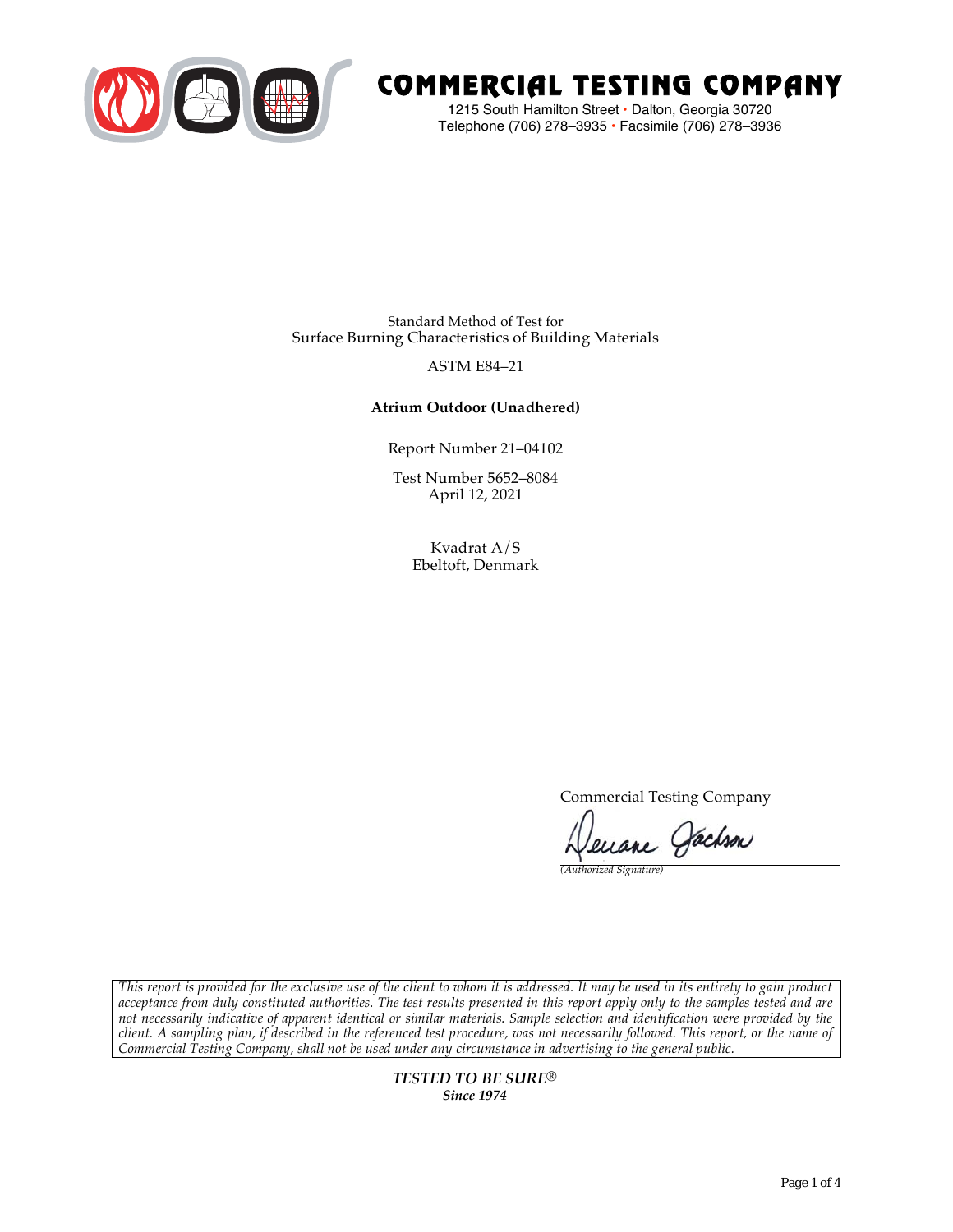#### **INTRODUCTION**

This report is a presentation of results of a surface flammability test on a material submitted by Kvadrat A/S, Ebeltoft, Denmark.

The test was conducted in accordance with the ASTM International fire-test-response standard E84–21, *Surface Burning Characteristics of Building Materials*, sometimes referred to as the Steiner tunnel test. ASTM E84 is an American National Standard (ANSI) and has been approved for use by agencies of the Department of Defense. The ASTM E84 test method is the technical equivalent of UL No. 723. The test is applicable to exposed interior surfaces such as walls and ceilings. The test is conducted with the specimen in the ceiling position with the surface to be evaluated face down toward the ignition source. Thus, specimens shall either be self-supporting by its own structural quality, held in place by added supports along the test surface, or secured from the back side.

This standard is used to measure and describe the response of materials, products, or assemblies to heat and flame under controlled conditions, but does not by itself incorporate all factors required for firehazard or fire-risk assessment of the materials, products, or assemblies under actual fire conditions.

#### **PURPOSE**

The purpose of the test is to provide only the comparative measurements of surface flame spread and smoke development of materials with that of select grade red oak and fiber–reinforced cement board, Grade II, under specific fire exposure conditions with the smoke area of heptane used to establish the smoke-developed index. The test exposes a nominal 24-foot long by 20-inch wide test specimen to a controlled air flow and flaming fire adjusted to spread the flame along the entire length of a red oak specimen in  $5\frac{1}{2}$  minutes. During the 10-minute test duration, flame spread over the specimen surface are measured and recorded. Test results are calculated relative to red oak, which has an arbitrary rating of 100, and fiber–reinforced cement board, Grade II, which has a rating of 0. The 100 smoke-developed index is calculated using the smoke area of heptane.

The test results are expressed as Flame Spread Index and Smoke-Developed Index. The Flame Spread Index is defined in ASTM E176 as "a number or classification indicating a comparative measure derived from observations made during the progress of the boundary of a zone of flame under defined test conditions." The Smoke-Developed Index, a term specific to ASTM E84, is defined as "a number or classification indicating a comparative measure derived from smoke obscuration data collected during the test for surface burning characteristics." There is not necessarily a relationship between the two measurements.

The method does not provide for measurement of heat transmission through the surface tested, the effect of aggravated flame spread behavior of an assembly resulting from the proximity of combustible walls and ceilings, or classifying a material as noncombustible solely by means of a Flame Spread Index.

The zero reference and other parameters critical to furnace operation are verified on the day of the test by conducting a 10–minute test using 1/4–inch fiber–reinforced cement board, Grade II. Periodic tests using NOFMA certified 23/32–inch select grade red oak flooring provide data for the 100 flame spread reference with heptane providing data for calculating the 100 smoke-developed index. These procedures are more fully described in Section 7of the E84 Standard.

#### **TEST SAMPLE**

The test sample, selected by the client, was identified as **Atrium Outdoor (Unadhered)**, a 100% Trevira CS, water repellent finish textile with a total weight of 10.1 ounces per square yard. The material was conditioned to equilibrium in an atmosphere with the temperature maintained at  $71 \pm 2$ °F and the relative humidity at  $50 \pm 5$  percent. For testing, two lengths of the material, each measuring 2 feet wide by 12 feet in length, were free laid over a 2-inch hexagonal wire mesh supported by 1/4-inch diameter steel rods spanning the ledges of the tunnel furnace at 24-inch intervals. This method of support is described in Annex A4 of the E84 standard, Sections A4.3, A4.5 and A4.8.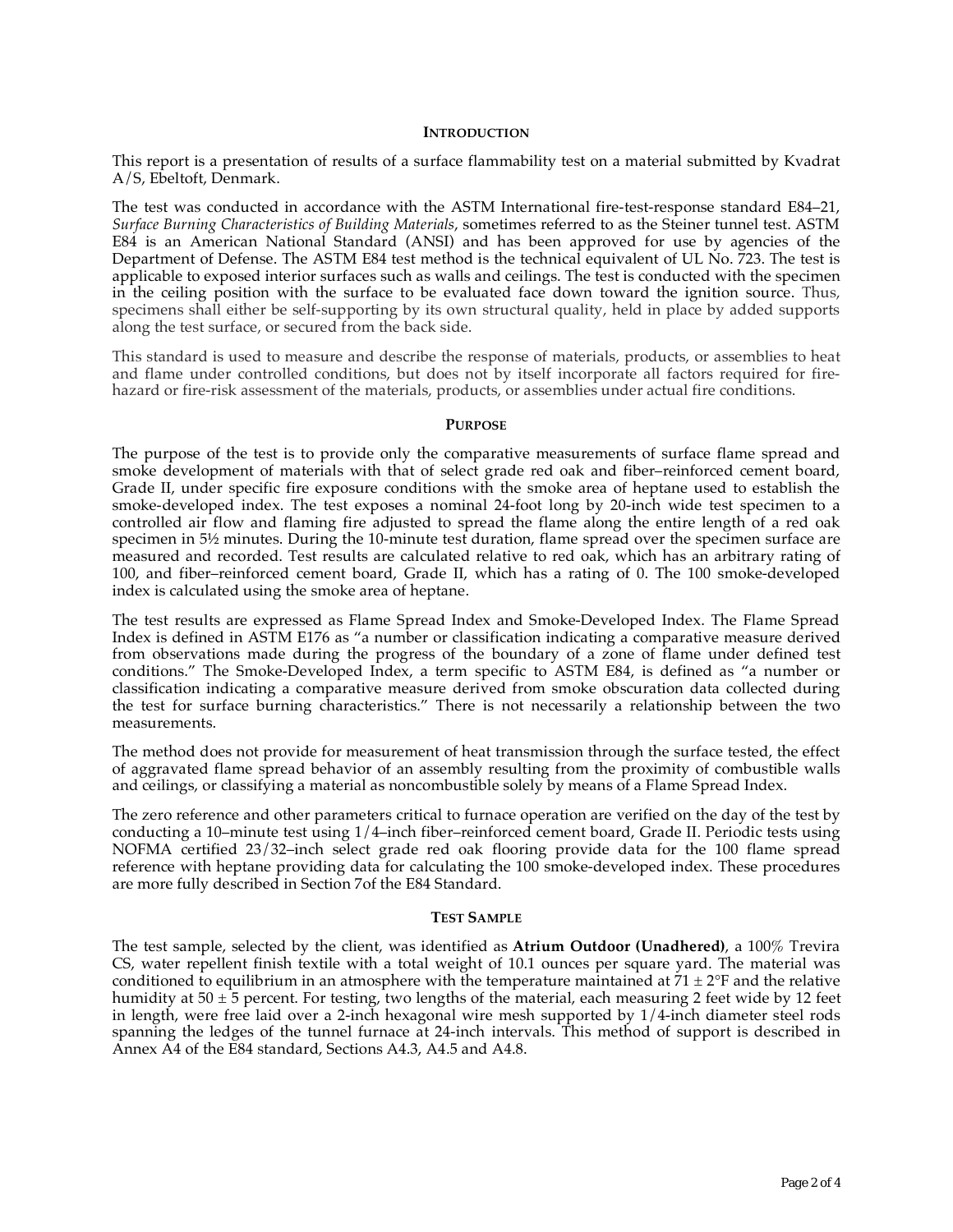#### **TEST RESULTS**

The test results, calculated on the basis of observed flame propagation and the integrated area under the recorded smoke density curve, are presented below. The Flame Spread Index obtained in E84 is rounded to the nearest number divisible by five. Smoke-Developed Indices are rounded to the nearest number divisible by five unless the Index is greater than 200. In that case, the Smoke-Developed Index is rounded to the nearest 50 points. The rounding procedures are more fully described in Sections 9.1, 9.2, and X3 of the E84 Standard. The flame spread and smoke development data are presented graphically at the end of this report.

| <b>Test Specimen</b>                    | Flame Spread Index | Smoke-Developed Index |
|-----------------------------------------|--------------------|-----------------------|
| Fiber-Reinforced Cement Board, Grade II |                    |                       |
| Red Oak Flooring                        | 100                |                       |
| Heptane, (HPLC) Grade                   |                    | 100                   |
| <b>Atrium Outdoor (Unadhered)</b>       |                    | 185                   |

#### **OBSERVATIONS**

Specimen ignition over the burners occurred at 0.10 minute. Surface flame spread was observed to a maximum distance of 1.25 feet beyond the zero point at 0.67 minute. The maximum temperature recorded during the test was 519°F. For information purposes, the actual (unrounded) Flame Spread and Smoke-Developed Indices were 6.2 and 186.9 respectively.

#### **CLASSIFICATION**

The Flame Spread Index and Smoke-Developed Index values obtained by ASTM E84 tests are frequently used by code officials and regulatory agencies in the acceptance of interior finish materials for various applications. The most widely accepted classification system is described in the National Fire Protection Association publication NFPA 101 *Life Safety Code*, where:

| Class A $0-25$ Flame Spread Index     | $0 - 450$ Smoke-Developed Index |
|---------------------------------------|---------------------------------|
| Class B $26 - 75$ Flame Spread Index  | $0 - 450$ Smoke-Developed Index |
| Class C $76 - 200$ Flame Spread Index | $0 - 450$ Smoke-Developed Index |

Class A, B, and C correspond to Type I, II, and III respectively in other codes. They do not preclude a material being otherwise classified by the authority of jurisdiction.